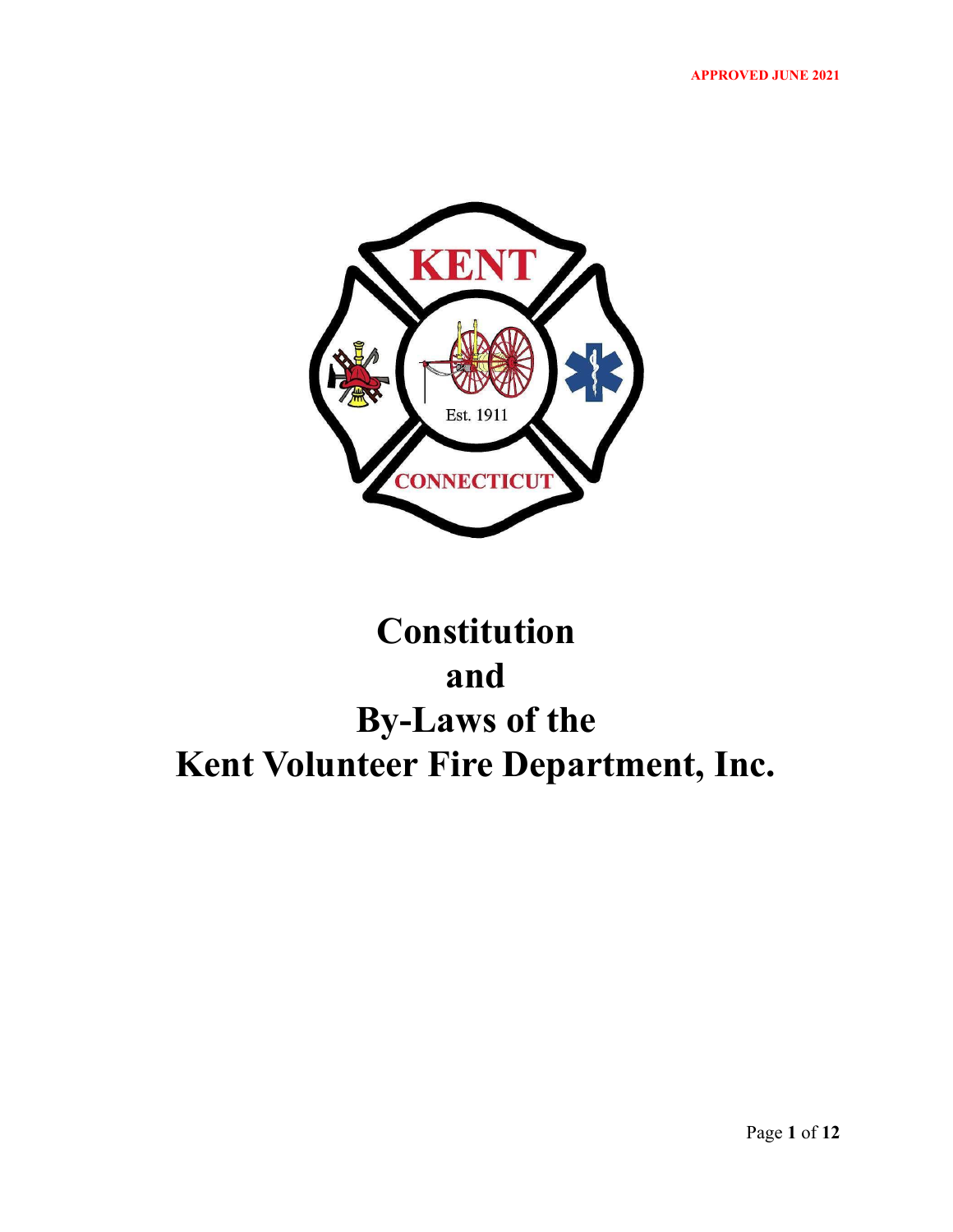# **PREAMBLE TO THE CONSTITUTION**

The Kent Fire Association of Kent, Connecticut, incorporated under the laws of the State of Connecticut, and having the power accorded it in its charter to form a Fire Company, voted at a meeting held Monday evening, December 14, 1914, that the Kent Fire Association recommend and authorize the formation of the Kent Volunteer Fire Department, Inc.

The Kent Hose Company, organized August 3, 1911, became the Kent Volunteer Fire Department, Inc. subject to the following Constitution, which was adopted December 14, 1914, with subsequent amendments April 1, 1946; October 4, 1960; May 7, 1973; March 1, 1976, December 1, 1980; December 2, 1991; November 1 1993; May 1, 1995; February 5, 1996; December 2, 1996; January 5, 1998; October 5, 1998; August 2, 1999; January 6 2003; March 1, 2004; December 6, 2004; June 6, 2005; June 5, 2006; May 7, 2007 April 6, 2009, Dec. 6, 2010, June 2013, June 2014, June 5, 2017 & December 4, 2017; June 4, 2018, December 3, 2018; June 3, 2019; December 7, 2020; June 7, 2021.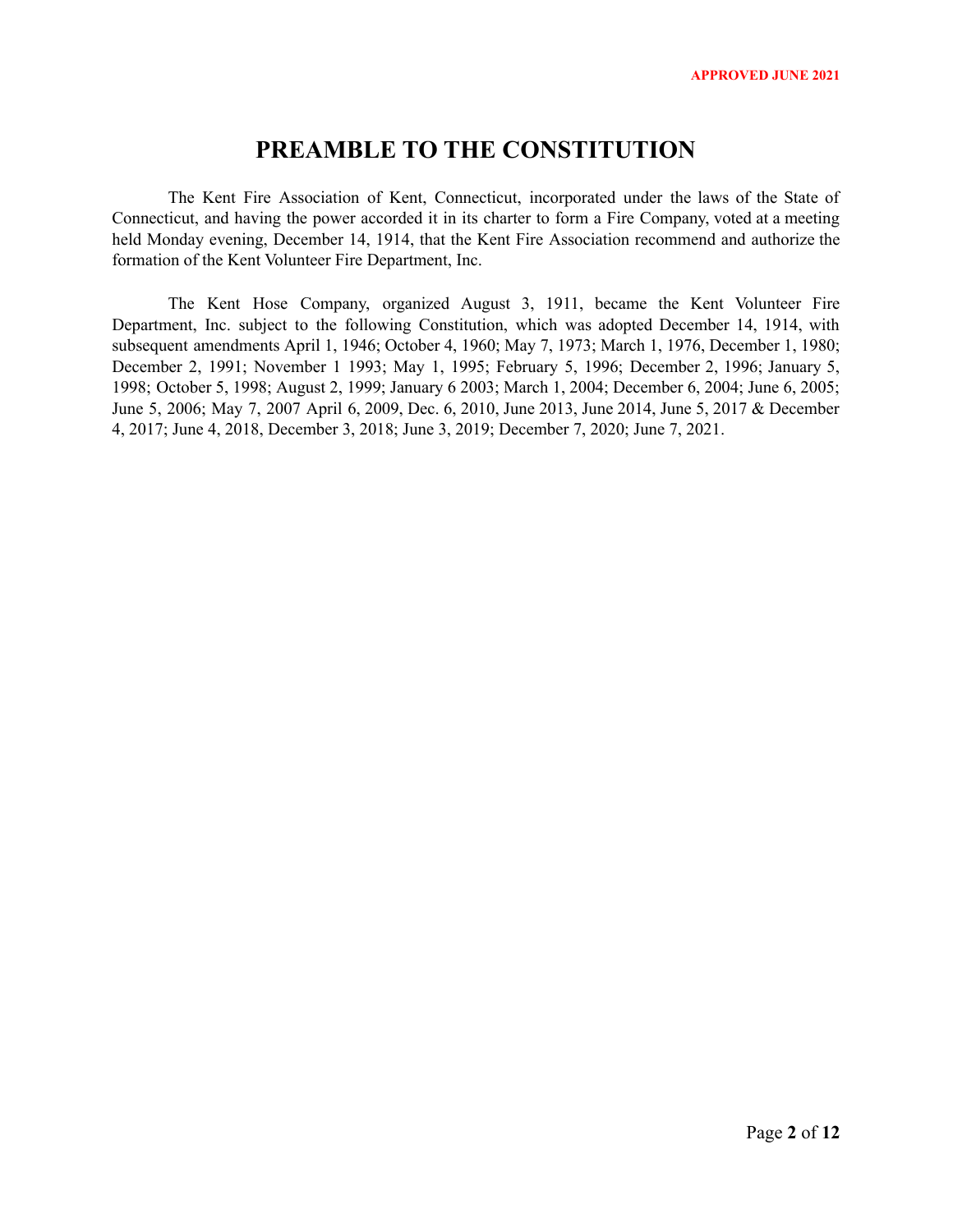# **KENT VOLUNTEER FIRE DEPARTMENT CONSTITUTION**

# **ARTICLE I: NAME**

The organization shall be known as the Kent Volunteer Fire Department, Incorporated – hereinafter referred to as the Department.

# **ARTICLE II: PURPOSE**

The purpose of the Department shall be the preservation and the protection of life, limb and property from fire and other hazards worthy of the Department's attention.

# **ARTICLE III: MEMBERSHIP**

- Section 1: Eligibility Any person residing in or near the Town of Kent who desires to cooperate with the Department in carrying out the purposes of the Department is eligible for membership if such person is of good moral character and meets the physical requirements set forth by the Department. The Department has a number of different types of membership.
- Section 2: Active Emergency Members There shall be no limit to the number of active emergency members. To be an active emergency member, one must be at least 18 years old, pay annual dues, and successfully complete the following mandatory training activities:
	- ●Initial certification in Airborne Pathogens
	- ●Initial certification in Bloodborne Pathogens
	- ●Initial certification in Hazardous Materials Awareness
	- ●FEMA "IS-100 Introduction to Incident Command System"
	- ●FEMA "IS-700 National Incident Management System (NIMS), An Introduction"
	- Annual recertification in the calendar year is required in Airborne Pathogens, Bloodborne Pathogens and Hazardous Materials

Active emergency members are expected to respond to emergency calls.

The Executive Committee shall conduct a review in January of active emergency members who fail to meet the annual requirements. If participation does not meet the requirements and no special circumstances exist, the member is to turn in all emergency-related equipment issued by the Department (pager, blue light permit, etc.) and he/she becomes a non-emergency member. If the member has served 10 years, he/she will be notified of veteran member eligibility.

Any member may request in writing from the Department a leave of absence, but he/she shall be placed on the non-emergency list for the duration.

Section 3: Active Associate Emergency Members Active Associate Emergency Members are those members whose full-time affiliation is with a neighboring department. These members must be a member in good standing in their full-time department. A letter from the neighboring department's Chief to this effect is required with their application and copies of their certifications. These members must be 18 years old. These members' sole purpose in the Kent Volunteer Fire Department is to train and respond to emergency calls, and they are ineligible to hold office and they have no vote.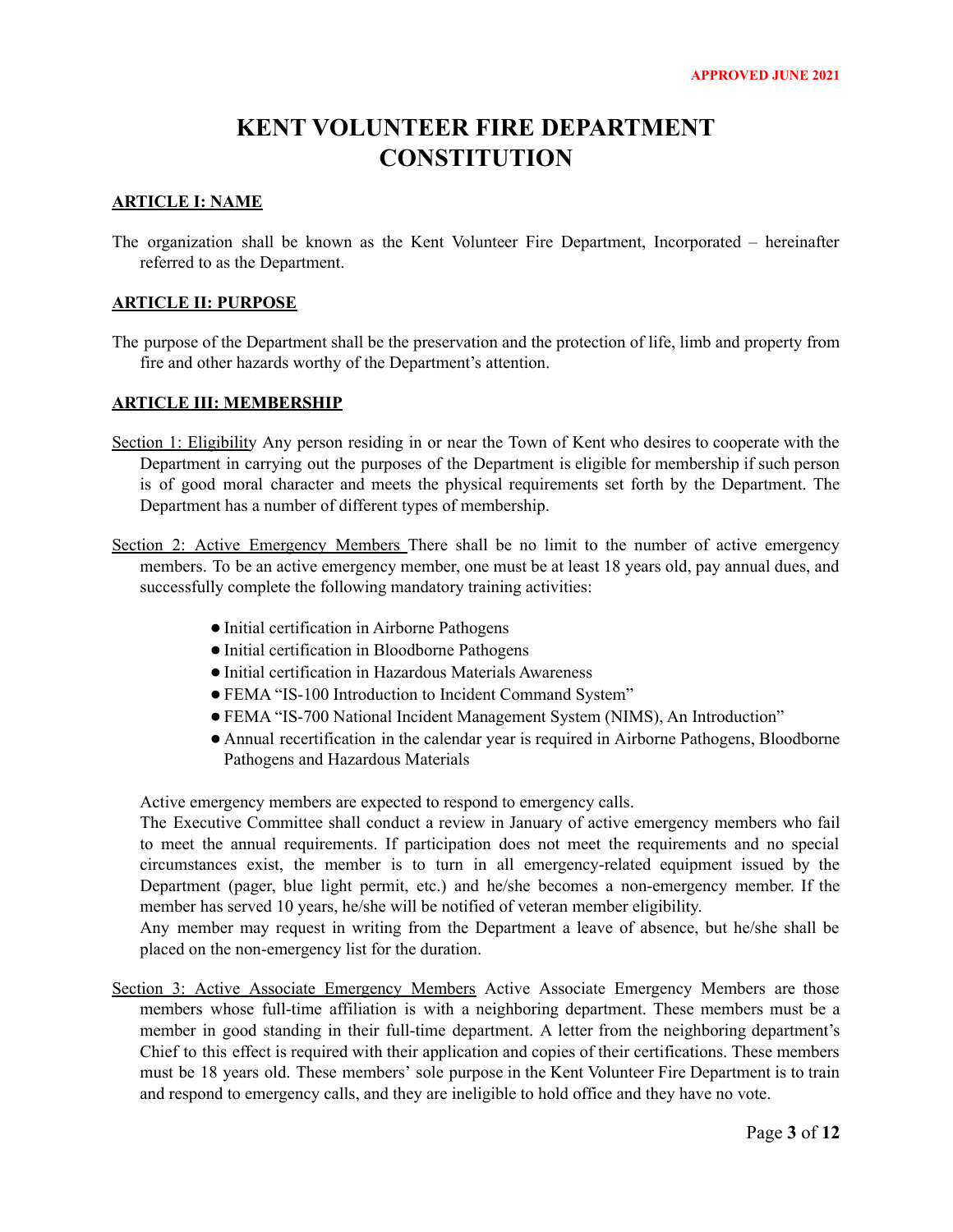It is understood that these members may fulfill their minimum training requirements of airborne pathogens, bloodborne pathogens, Hazardous Materials, FEMA ICS 100 and FEMA ICS-700 initial certifications and refreshers in their full-time department. Each year a letter is required from their full-time department's Chief or Training Officer stating that these training requirements have been met within the calendar year, or an Active Associate Emergency Member can also fulfill these requirements by participating in the courses offered by the Kent Volunteer Fire Department. PPE equipment is to be supplied by the member's full-time department, except when duties responding to Kent calls require equipment not supplied by the full-time department.

The Executive Committee shall include Active Associate Emergency Members in their annual review. An Active Associate Emergency Member who fails to meet the annual requirements, and no special circumstances exist, is to turn in any equipment issued by the Department and cease responding to calls. The member has six months to provide the necessary requirements, or the member will be dismissed by the Executive Committee as an Active Associate Emergency Member and a letter to this effect will be sent by the Executive Committee to the member and the member's full-time department.

#### Section 4: Non-Emergency Members

Non-emergency members are those members who do not respond to emergency calls and have no vote. If a non-emergency member does not take action to become recertified or change his/her type of membership in two calendar years, he/she shall be discharged as a member of KVFD and a letter shall be sent by the Executive Committee to this effect. Any past Fire Chief who has been in the Department for ten or more years is eligible to remain on the non-emergency list indefinitely.

## Section 5: Veteran Members

Any member who has served as an active emergency member for 10 years may request by letter to the Department that he/she be awarded veteran status. Such request shall be voted on at the next regular meeting. The Secretary shall notify the member of the Department's action. A veteran member is a member in good standing, having all rights and privileges including, but not limited to, permits and insurance except that such member shall be ineligible for any office, with the exception of President, Secretary, and Treasurer, has no vote, pays no dues and cannot respond to emergency calls. Any veterans serving on the Executive Committee shall have the right to vote at all meetings.

### Section 6: Auxiliary Members

An auxiliary member is not required to maintain any special training. Duties may include serving on the Department fundraising committees and support functions at incidents, such as procurement and preparation of food and drinks, liaison to coordinate and bring in supplies and any other efforts in support and for the benefit of the Department (see SOP 1-6).

## Section 7: Junior Members

Junior members are youths age 14 through 17. The Department Junior Program is offered to give young people the opportunity to gain first-hand knowledge about fire and emergency medical services. All Junior operations are overseen by the adult advisors, who are members of the Department. Procedures are established by the Department Juniors By-laws, with approval from the Department. Amendments to Junior By-laws should be presented to the Department at least one month prior to the vote. Junior members have no vote at the Department meetings. Dues and responsibilities are set by the Juniors By-Laws.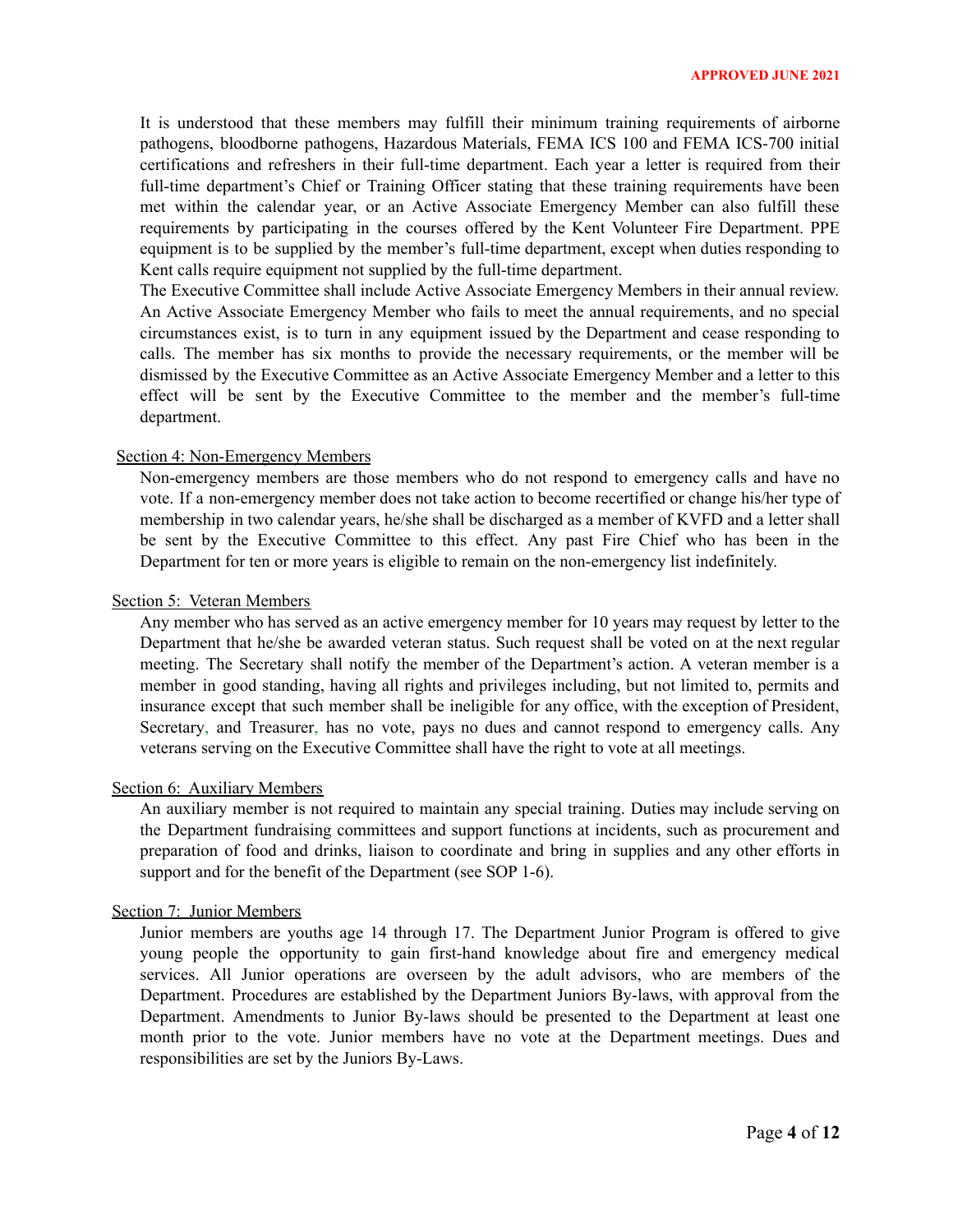#### Section 8: Honorary Members

Individuals upon whom the Department wishes to confer special honor may be elected as Honorary Members by a two-thirds vote of all active members voting at a regular meeting. Honorarium does not confer any rights and privileges.

# **ARTICLE IV: OFFICERS**

- Section 1: The elected officers of the Department shall consist of a Fire Chief, President, two Assistant Fire Chiefs, an Ambulance Chief, an Assistant Ambulance Chief, two Captains, two Lieutenants, a Secretary, a Treasurer, and an Engineer.
- Section 2: To be eligible to serve as Lieutenant, Captain, Assistant Fire Chief, or Fire Chief, an individual must have held the previous rank for a minimum of 12 months, be Department certified to operate all current department equipment, and licensed to drive/operate all department trucks, (see SOP 2-5 and SOP 2-9). To be eligible for Fire Chief, an active emergency member must have served as an Assistant Fire Chief. To be eligible for Assistant Fire Chief, a member must have served as Captain. To be eligible for Captain, a member must have served as Lieutenant and completed FEMA IS-800 "National Response Plan: An Introduction." To be eligible as a Lieutenant, a member must be Connecticut certified as Firefighter I and Department certified that he/she is able to operate all Department equipment, licensed to drive and operate all Department trucks (see SOP 2-5). In order to serve as Lieutenant, a member must complete FEMA ICS-200 "Basic Incident Command System."
- Section 3: To be eligible for Ambulance Chief, a member must be Connecticut certified as an EMT or higher and must have served as an active emergency member with said certification for three years and must have completed FEMA ICS-200 "Basic Incident Command System." To be eligible for Assistant Ambulance Chief, a member must be Connecticut certified as an EMT-B or higher and must have served as an active emergency member with said certification for three years and must have completed FEMA ICS-200 "Basic Incident Command System."
- Section 4: To be eligible as President, a member must have served a minimum of five years as an active emergency member.

### **ARTICLE V: EXECUTIVE COMMITTEE**

Section 1: There shall be an Executive Committee consisting of the President, Secretary, Treasurer, Fire Chief, Ambulance Chief, Assistant Fire Chiefs, an Assistant Ambulance Chief, Captains, and Lieutenants.

# Section 2: Standing Subcommittees

- a. A Personnel Committee shall consist of the President, Fire Chief and Ambulance Chief and shall be a standing subcommittee.
- b. A Standard Operating Procedures committee shall be appointed by the President and reviewed annually.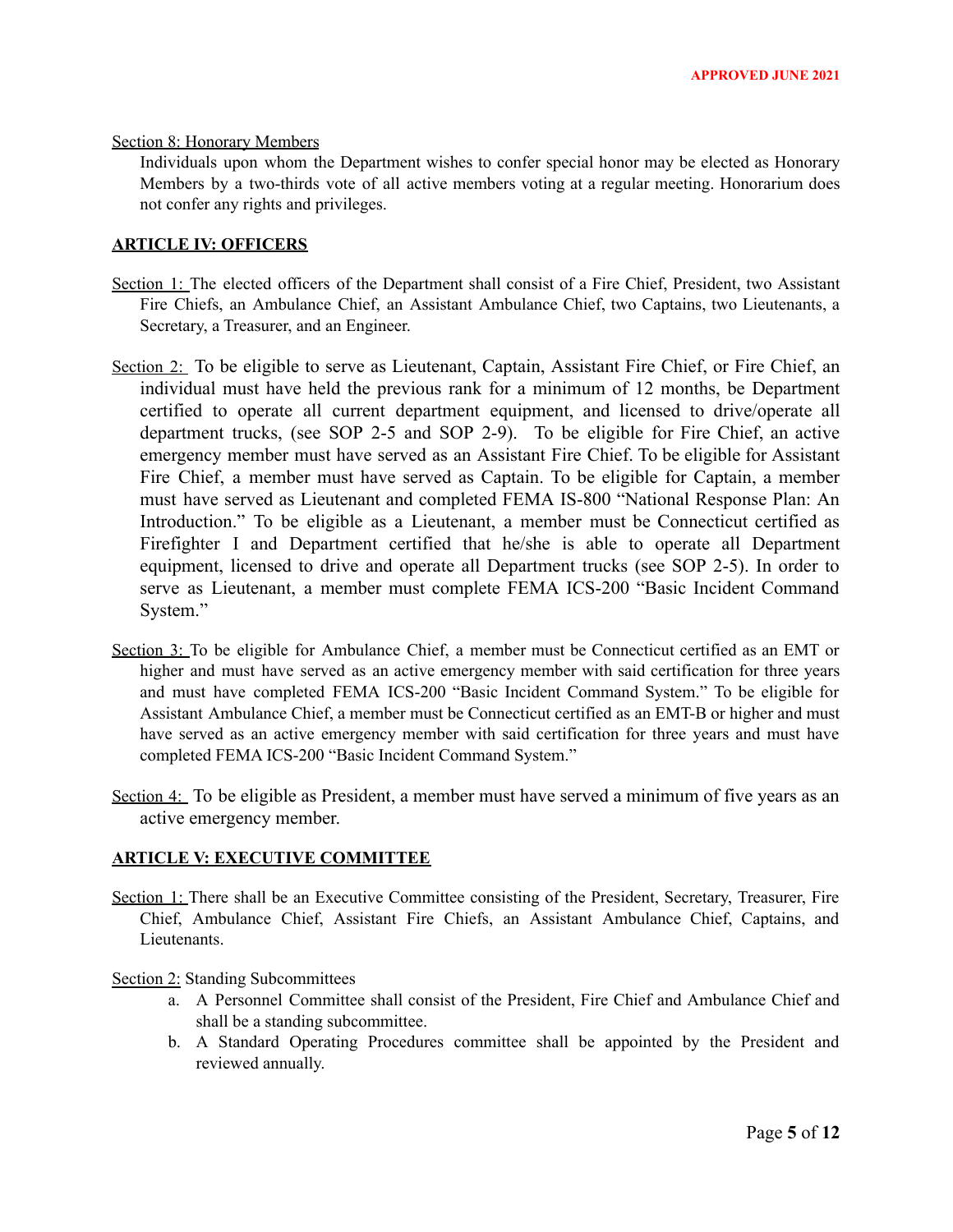## **ARTICLE VI: APPOINTED POSITIONS**

- Section 1: The Fire Chief shall appoint a Training Officer annually and a Safety Officer per scene as needed.
- Section 2: The Executive Committee shall annually appoint a Quartermaster, Financial Secretary, Records Clerk, Equipment Loan Officer, Technology Officer, Communications Officer, Plant Manager, Firehouse Coordinator, Kitchen Manager, Senior Advisor and Advisory Board for the Juniors and Auxiliary Coordinator.
- Section 3: The Ambulance Chief may appoint an EMS Supply Officer, an EMS Training Officer and other assistants as necessary.

# **ARTICLE VII: ANNUAL MEETING**

The Annual Meeting for the election of officers, and the transaction of other business, shall be the January meeting of each year.

### **ARTICLE VIII: AMENDMENTS**

The Constitution may be amended two times a year, in June and the December meeting. at the meetings, by two-thirds vote of the active emergency members present and voting, under the following provisions: that the proposed amendment has been presented in writing two months prior and notice has been sent by mail or electronic mail to each active emergency member that such action will be taken.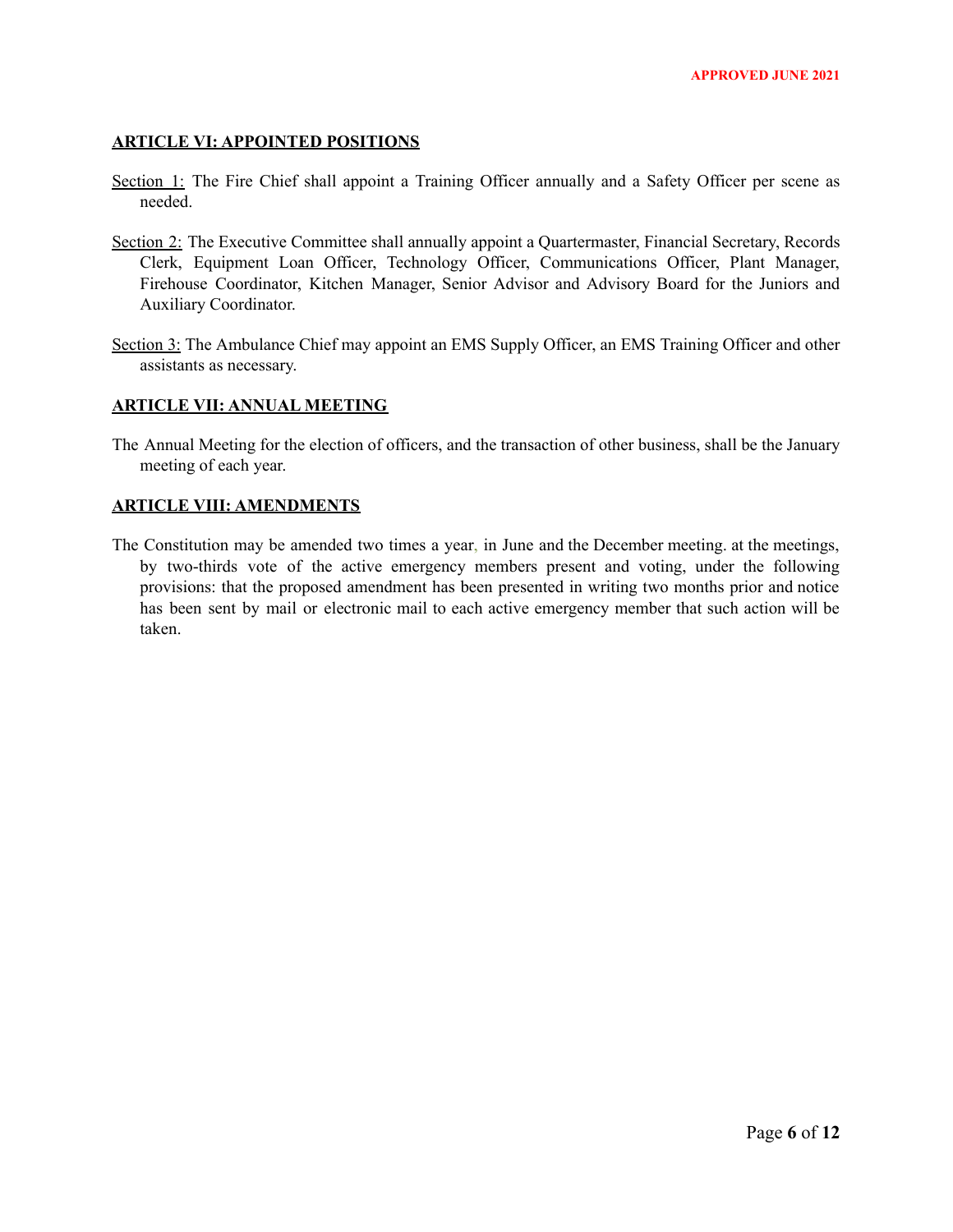# **KENT VOLUNTEER FIRE DEPARTMENT BY-LAWS**

### **ARTICLE I: MEMBERSHIP**

Section 1: Application Any person desiring to become an active emergency member shall review the Department Constitution and By-Laws, submit a written application to the Secretary signed by a Department sponsor, accompanied by an initiation fee of \$10.00, a photocopy of his/her valid driver's license or ID for a background and DMV check, and the specified medical forms completed by a physician. A Department sponsor is an active emergency member, not on probation, who will mentor and assist the new member through the probationary period.

Any youth applying to be a Junior member, shall submit an application to the Junior Advisory Board members, one of whom shall serve as each Junior member's sponsor.

Any person applying to become an active auxiliary member shall submit an application to the Secretary accompanied by an initiation fee of \$10.00.

All applications shall be referred to the Executive Committee for investigation and a favorable or unfavorable recommendation made to the Department. The application shall be voted upon at the next monthly meeting by secret ballot or voice vote. A simple majority carries. Applicants (except Auxiliary) who are approved shall serve a one-year probationary period. An active auxiliary or junior member is a member who participates in work details, fundraising events, and social functions as set forth in the Department Work policy and Directive and as assigned by the Chief and is otherwise compliant with said Policy and Directive.

- Section 2: Duties It shall be the duty of all active emergency members to obey all commands of the officers while on duty, to be prompt at all meetings and to respond to a call without delay and follow the Department's Standard Operating Procedures (SOPs).
- Section 3: Discipline Any member guilty of conduct unbecoming a member of the Department while on duty, or any member violating the Constitution and By-Laws, shall be subject to discipline by the Executive Committee. Additionally, an active member shall be subject to discipline for failure to follow a lawful order of a superior or for violation of a Department Policy and Directive.

If a member is charged with a felony crime, defined by federal or state statutes, the Executive Committee shall notify the membership and may recommend suspension of the member. If suspended, the member shall not be allowed to participate in any emergency or non-emergency Department functions. If a member is convicted of a felony, a vote shall be taken by the membership, by secret ballot, to terminate his/her membership.

Upon the receipt of a written complaint against a member of the Department for conduct unbecoming a member while on duty or for a violation of the Constitution or By-Laws, the Executive Committee shall notify the accused member in writing of the specific accusation. He/she shall be given the opportunity to be heard before the Executive Committee regarding the same. After consideration, the Executive Committee shall have the power to act as follows:

- a. Dismiss the complaint.
- b. Place the accused member on probationary status for a period not to exceed one year. The membership, by secret ballot, may dismiss a member who has been so placed on disciplinary probation and is found to be guilty of another infraction. During the probationary period, the member may not hold office.
- c. Suspend the member, in the event a member fails to respond to the Executive Committee's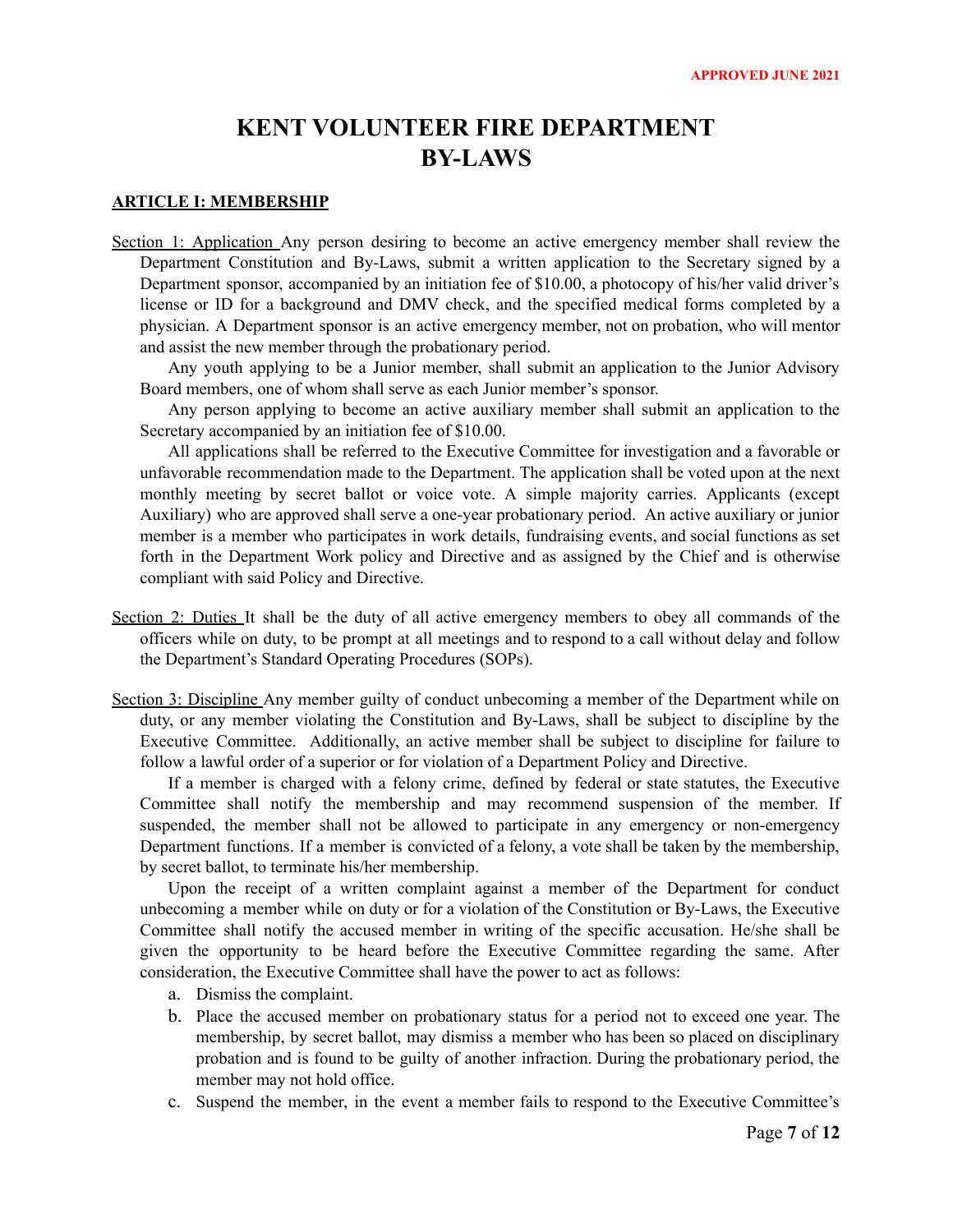request for a meeting, until the matter is resolved.

- d. Recommend to the Department that the member be dismissed.
- e. Notify the membership at the next regular meeting of all disciplinary action by the Executive Committee.

The Department, at its next regular meeting, shall act upon any recommendation by the Executive Committee.

# **ARTICLE II: INITIATION FEES AND DUES**

There shall be an initiation fee of \$10.00 and annual dues shall be \$10.00, payable at the Annual Meeting. For an active member to be in good standing, dues must be paid by April 15th of the current year.

### **ARTICLE III: DUTIES OF OFFICERS**

- All officers will follow the current National Incident Management System procedures and perform their duties as follows.
- Section 1: Fire Chief It shall be the duty of the Fire Chief to exercise general supervision of the Department, carrying out and enforcing the Constitution and By-Laws.
	- a. *Appointments* The Fire Chief shall appoint and oversee a Training Officer whose duties shall be established by written policy.
	- b. *Oversight* The Fire Chief shall oversee all line officers.
	- c. *Training* The Fire Chief shall ensure that adequate training is available to members.
	- d. *Operations* The Fire Chief shall be responsible for all non-EMS emergency operations, including supervision of equipment maintenance.
	- e. *Reports* The Fire Chief or a designee shall make reports on all fire calls at the next regular meeting of the Department.
	- f. *Procurement* The Fire Chief shall be responsible for procuring all necessary emergency equipment and supplies.
	- g. *Representation* The Fire Chief shall represent the Department at regional functions and meetings or assign a designee.

Section 2: Ambulance Chief The Ambulance Chief shall report directly to the Fire Chief.,

- a. *Appointments* The Ambulance Chief may appoint an EMS Supply Officer, an EMS Training Officer and other assistants as necessary.
- b. *Oversight* The Ambulance Chief shall oversee all EMS personnel, shall ensure that all certifications are current and shall be responsible for scheduling of personnel.
- c. *Training* The Ambulance Chief shall ensure that adequate EMS training is available to members.
- d. *Operations* The Ambulance Chief shall exercise general supervision of EMS operations, including maintenance of vehicles and equipment.
- e. *Reports* The Ambulance Chief shall make reports of all calls at the next regular meeting of the Department. The Ambulance Chief shall be responsible for supplying all documentation required by CT OEMS.
- f. *Procurement* The Ambulance Chief shall be responsible for purchasing all EMS equipment and supplies.
- g. *Representation* The Ambulance Chief shall represent the Department at regional EMS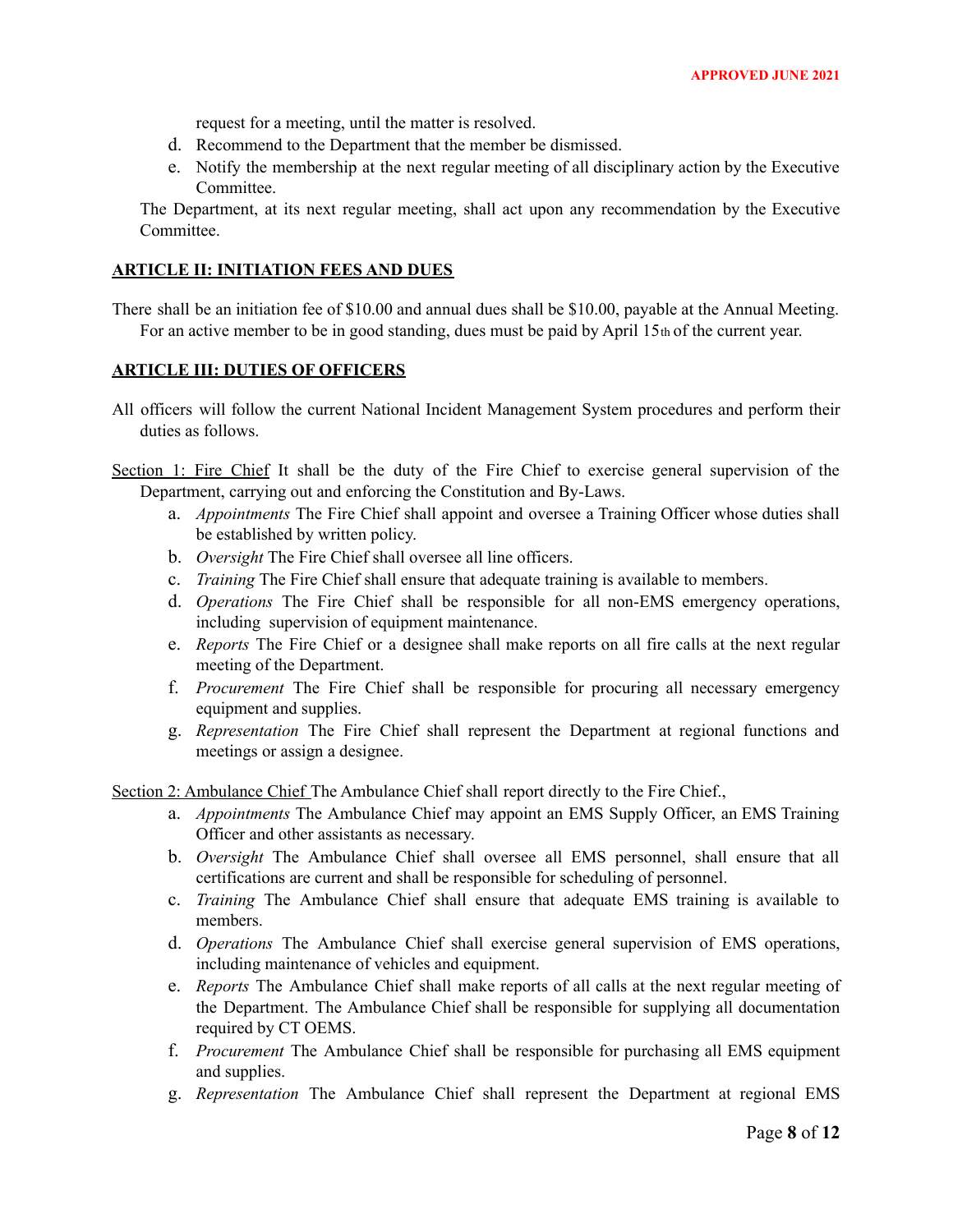functions and meetings or assign a designee.

- h. *Meetings* The Ambulance Chief shall call and preside over monthly EMS meetings.
- Section 3: Assistant Fire Chiefs The Assistant Fire Chiefs shall assume the duties of the Fire Chief in his/her absence, and assist the Fire Chief in all functions of the Department.
- Section 4: Assistant Ambulance Chief The Assistant Ambulance Chief shall assume the duties of the Ambulance Chief in his/her absence, and assist the Ambulance Chief in all his/her duties.
- Section 5: Captains The Captains shall assume the duties of the Assistant Fire Chiefs in their absence.
- Section 6: Lieutenants The Lieutenants shall assume the duties of the Captains in their absence and carry out the training program with the Training Officer.
- Section 7: Absence of Officers Absence of any of the above officers shall be filled by a next lower grade officer. There shall be no seniority recognized among officers of equal rank.
- Section 8: Engineer The Engineer shall conduct weekly checks to inspect and be responsible for the maintenance of all apparatus and equipment belonging to the Department. The Engineer has the right to select one or more assistants. The Engineer reports to the Fire Chief and the Ambulance Chief.
- Section 9: Communications Officer The Communications Officer or designee shall maintain and field test all radio equipment regularly. The Communications Officer or designee shall acquaint all members with proper radio procedure (see SOPs 2-6 and 2-7).
- Section 10: President The President shall be responsible for all administrative functions of running the Department. The President shall preside at all regular meetings, special meetings and Executive Committee meetings. The president shall be well versed in Robert's Rules of Order and shall conduct the meetings accordingly. Working in conjunction with the Secretary and Fire Chief, he or she shall set an agenda for each meeting. In his/her absence the Fire Chief shall preside. The President may establish committees as he/she deems necessary.
- Section 11: Secretary The Secretary shall record and distribute minutes of the Department's regular monthly, special and Executive Committee meetings. In addition, the Secretary shall notify all members of special meetings by mail or electronic mail, take attendance at each meeting, keep a record of the proceedings of the Department and report and answer all correspondence promptly. The Secretary shall notify, in writing, each member elected to any office if said member is not present at the meeting when elected. The Secretary shall see that any action of the Department is reported to any persons concerned. The Secretary shall maintain a list of those members who are active emergency members, active auxiliary members, and active junior members and those members who are inactive.
- Section 12: Treasurer The Treasurer shall be responsible for the funds of the Department and follow all pertinent IRS regulations. The Treasurer shall establish a relationship with a local bank and get all necessary signatures on the Department accounts annually. The Treasurer shall receive all monies collected by the Department and shall deposit the same in such depositories as the Executive Committee shall from time to time designate. The Treasurer shall present an annual itemized report of all receipts and expenditures. The Treasurer shall report monthly to the membership on the budget. The Treasurer shall oversee payment of such sums as are ordered by the Department, provided that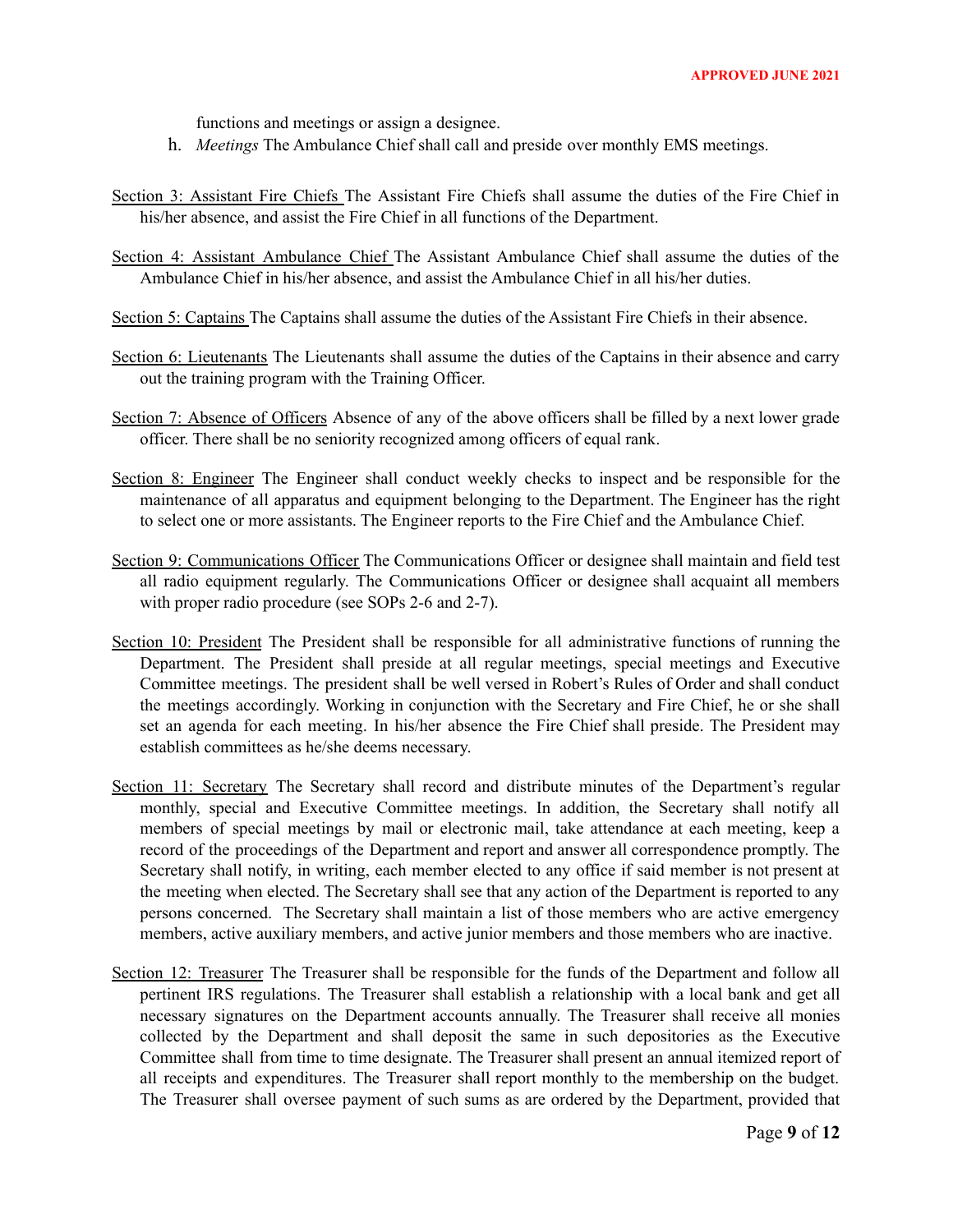these orders are signed by the Treasurer and either the Fire Chief, the Ambulance Chief, President or Secretary. The Treasurer shall submit his/her books annually for examination by auditors. The auditor's report shall be filed with the Secretary. The President shall assume the duties of the Treasurer in his/her absence.

- Section 13: Impeachment of Active Officers Twelve members may petition for impeachment proceedings against an active officer by filing a charge against him/her in writing with the Secretary at least one month before any vote is taken upon such charge. A copy of the charge is to be served upon the named officer by the Secretary at least two weeks before such vote is taken.
	- a. *Grounds for impeachment* An active officer may be impeached for the abuse of his/her authority or misconduct in his/her office.
	- b. *Impeachment meeting* A two-thirds vote of the members present and voting at a meeting is required to impeach an active officer.
	- c. *Results of impeachment* In the event an active officer is impeached, he/she shall relinquish his/her duties for that calendar year.
- Section 14: Excess of Authority No member shall give any order at a call or drill beyond the authority granted his/her rank by these By-Laws, the procedures or policies of the Department. An order from a superior, even if disputed, should be obeyed and any protest shall be held in abeyance until the next meeting of the Executive Committee, when the matter shall be reported and discussed. All disputants shall be invited to attend and speak on their behalves. Any disciplinary action shall be taken in accordance with Article I Section 3 of the By-Laws.

## **ARTICLE IV: EXECUTIVE COMMITTEE**

The Executive Committee shall be composed of elected officers as set forth in Article V of the Constitution. A quorum shall consist of six members.

The role of the Executive Committee is deliberative and advisory. It shall discuss matters it deems significant to the administration of both the emergency and non-emergency operations of the Department and shall present its conclusions to the Membership (at regular or special meetings) for its consideration and vote.

The Executive Committee may make emergency purchases as set forth in Article XII, Section 2 of the By-Laws.

The Executive Committee shall annually appoint all non-elected officers, which shall include a Financial Secretary, a Quartermaster, a Plant Manager, a Firehouse Coordinator, a Kitchen Manager, a Records Clerk, a Technology Officer, a Senior Advisor and the Advisory Board for the Juniors an Equipment Loan Officer, a Communications Officer, a Bookkeeper, and an Auxiliary Coordinator whose individual duties shall be established by written policy or by the applicable Standard Operating Procedure.

- Section 1: Subcommittee There shall be a standing Personnel Committee as set forth in Article V, Section 1 of the Constitution. The role of the subcommittee shall be confirmation of Tax Abatement Points per SOP 1-7.
- Section 2: Meetings The Executive Committee shall meet monthly at a day and time to be set in January of each year. The EC must notify the Department of any change in time or location of its meeting as soon as possible after a meeting is cancelled and must give a minimum of 24 hours notice to the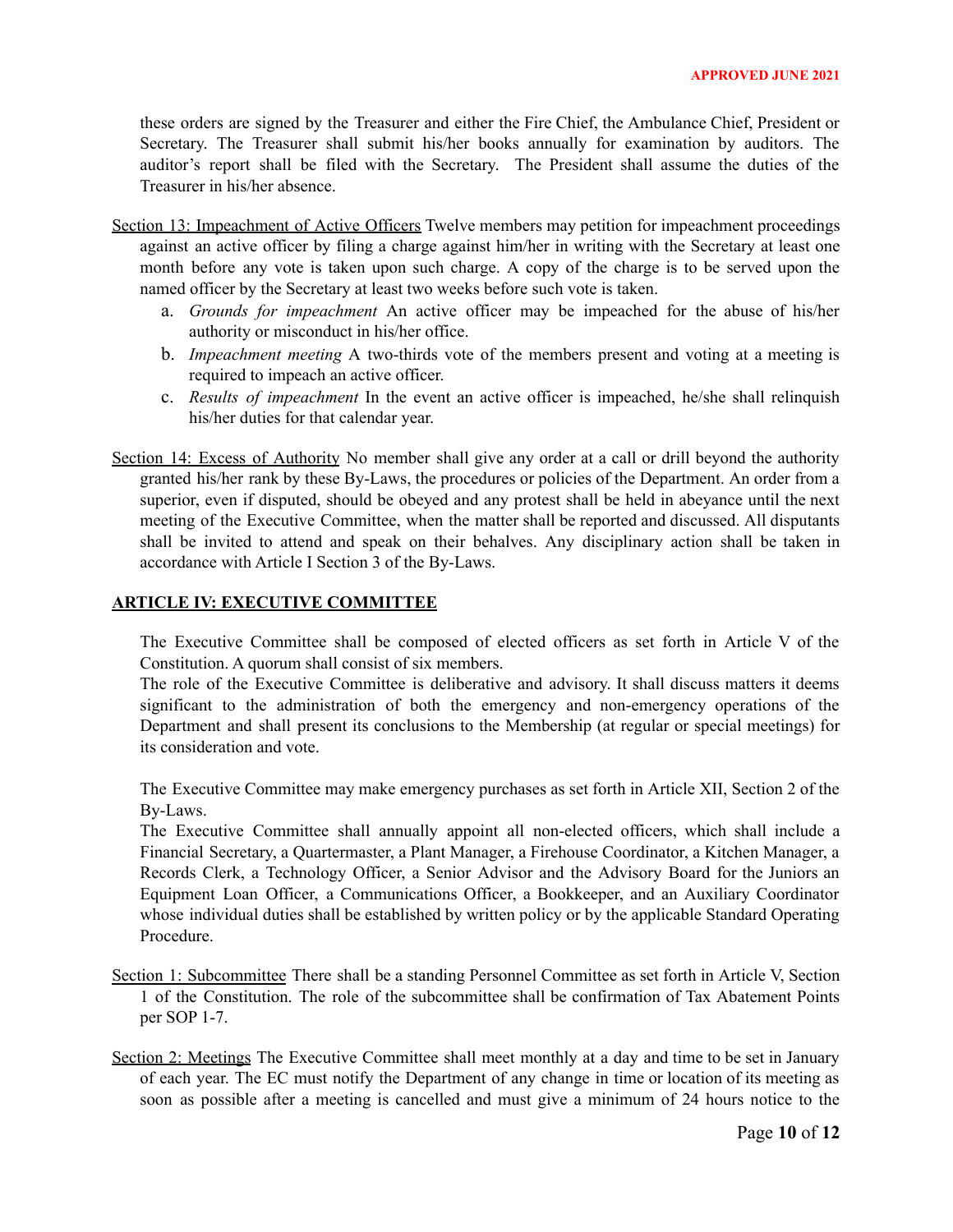Department of the time and location of the re-scheduled meeting. Special meetings can be called by the President or Fire Chief as often as needed, but 24 hour notice must be given to the membership and the public. If the Executive Committee does not meet during any month, then any business that might have been discussed at the cancelled EC meeting may be brought to the regular Department meeting the following month for discussion and vote.

### **ARTICLE V: COMMITTEES**

The President or Fire Chief may establish needed committees, as he/she deems appropriate.

### **ARTICLE VI: MEETINGS**

- Section 1: Regular Meetings Regular meetings shall be held on the first Monday of each month at 7:00 except if the evening falls on a legal holiday or other conflicting date, in which case the meeting shall be held the following evening.
- Section 2: Special Meetings A special meeting may be called by the Chief or President at any time. A special meeting shall be called by the Secretary on the written petition signed by at least twelve voting members. Such a petition shall state the objective of the meeting.

### **ARTICLE VII: ELECTIONS**

Section 1: Election of Officers *Roberts Rules of Order* shall govern the election procedures. All elected officers shall be voted on separately. A simple majority of all votes cast by the members present and voting at the Annual Meeting shall be necessary to elect. When he/she qualifies, any member may serve in any office with no limit to the number of terms he/she may serve at any one time. In the event an officer resigns his post or is impeached mid-year, the Department shall hold a special election at the next regular monthly meeting.

# **ARTICLE VIII: QUORUM**

Eight active emergency members shall constitute a quorum for the transaction of business at any Regular or Special Meeting of the Department.

#### **ARTICLE IX: SUSPENSION AND AMENDMENTS**

By unanimous consent of the active emergency members present and voting, these By-Laws or any specific article or section contained therein, may be suspended without previous notice. These By-Laws may be amended two times a year, in June, and the December meeting meetings**,** by two-thirds vote of the active emergency members present and voting, under the following provisions: that the proposed amendment has been presented in writing two months prior and notice has been sent by mail or electronic mail to each active emergency member that such action will be taken.

### **ARTICLE X: RULES OF ORDER**

*Robert's Rules of Order* shall prevail at all regular, special, committee and Executive Committee meetings.